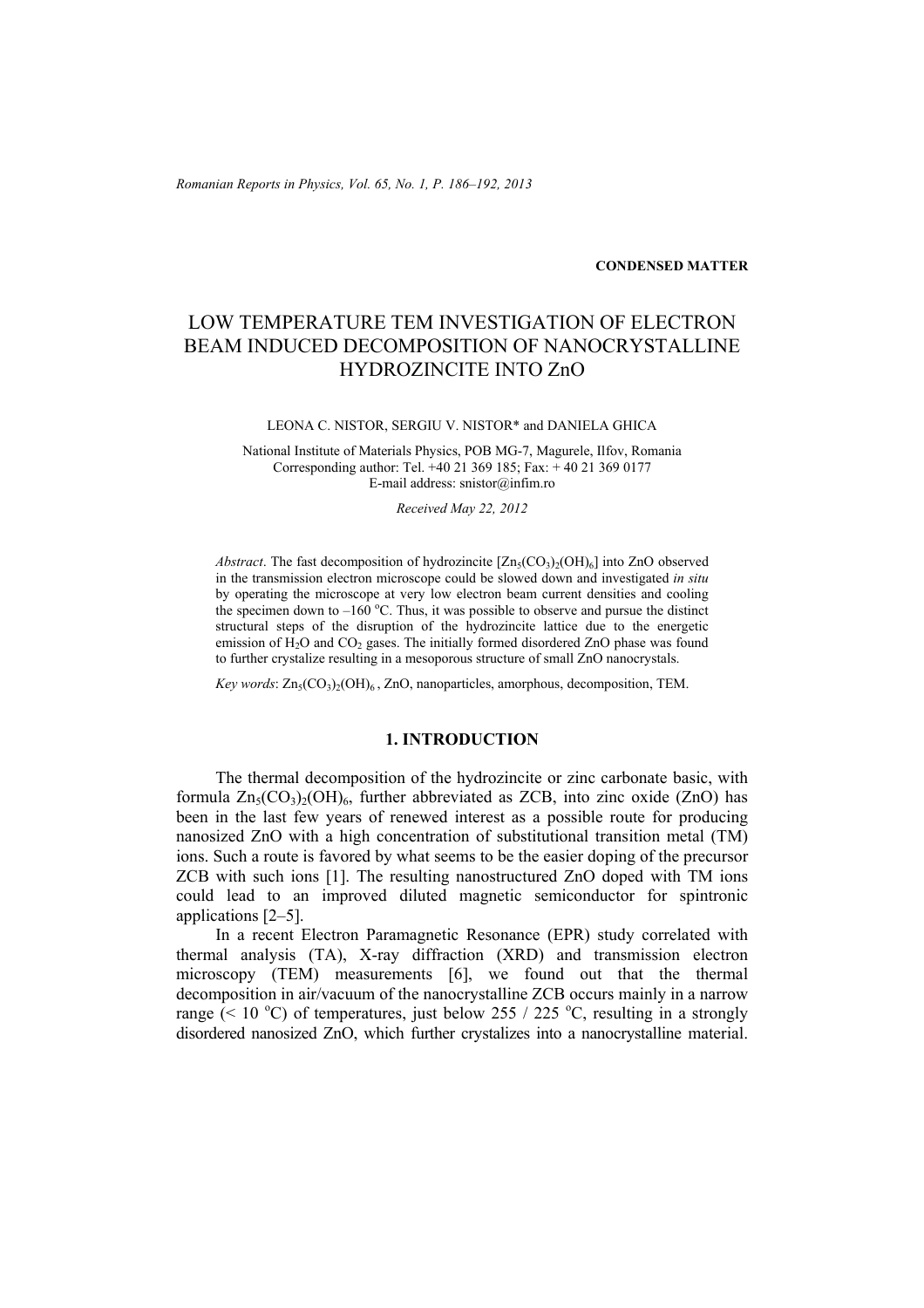The formation of the disordered ZnO was attributed to the strong emission of  $CO<sub>2</sub>$ and  $H_2O$  gases expected to take place during the ZCB decomposition. Our attempts to directly observe this process and to study the morphology and microstructure of the resulting products by TEM at room temperature were unsuccessful. The investigated nanocrystalline ZCB did instantly transform into ZnO, even for reduced electron beam currents employed during the observations.

In an effort to overcome this difficulty, we performed TEM investigations at low temperatures by using the liquid nitrogen cooling holder of the microscope, a procedure by which the electron beam induced modifications of certain specimens, called "beam sensitive", are slowed down [7]. By operating the microscope at low electron beam current densities, we could thus observe and investigate *in situ* the distinct structural steps of the  $ZCB \rightarrow ZnO$  transformation.

# **2. EXPERIMENTAL**

The structural investigations were performed on samples from a batch of commercial, nominally pure, anhydrous ZCB from Alfa Aesar (code A14590).

The XRD investigations were performed with a Bruker D8 Advance XRD diffractometer, in the  $\theta - \theta$  geometry with a Cu anode. The Rietveld refinement of the experimental data was performed with the Topas software from Bruker. The 2θ range of  $10^{\circ}$  to  $140^{\circ}$  was swept for higher accuracy of the refined lattice parameters values.

For the TEM investigations was employed a conventional JEOL 200 CX TEM instrument equipped with a tungsten electron gun for low beam intensity operation. The specimens were prepared by crushing ZCB samples, dispersing the resulting powder in ethanol and dropping it on holey carbon grids. In all TEM experiments, the specimens were inserted in the cooling holder of the microscope and cooled with liquid nitrogen till stabilized at a temperature of  $-160^{\circ}$ C.

### **3. RESULTS AND DISCUSSION**

The recorded XRD pattern of the investigated hydrozincite shown in Fig. 1 corresponds to the  $Zn_5(CO_3)_2(OH)_6$  compound. The results of its Rietveld analysis are presented in Table 1 together with reference data. Fig. 1 shows a very good fit of the experimental diffractogram with the simulated one obtained with the parameters given in Table 1. The increased intensity of the observed (021) peak in comparison with its simulation reflects a corresponding preferential orientation, which is related to the plate-like, needle-like morphology of the sample. This will be further shown in the TEM images. The textured morphology also led to larger errors in the calculation of the average crystallite size [8].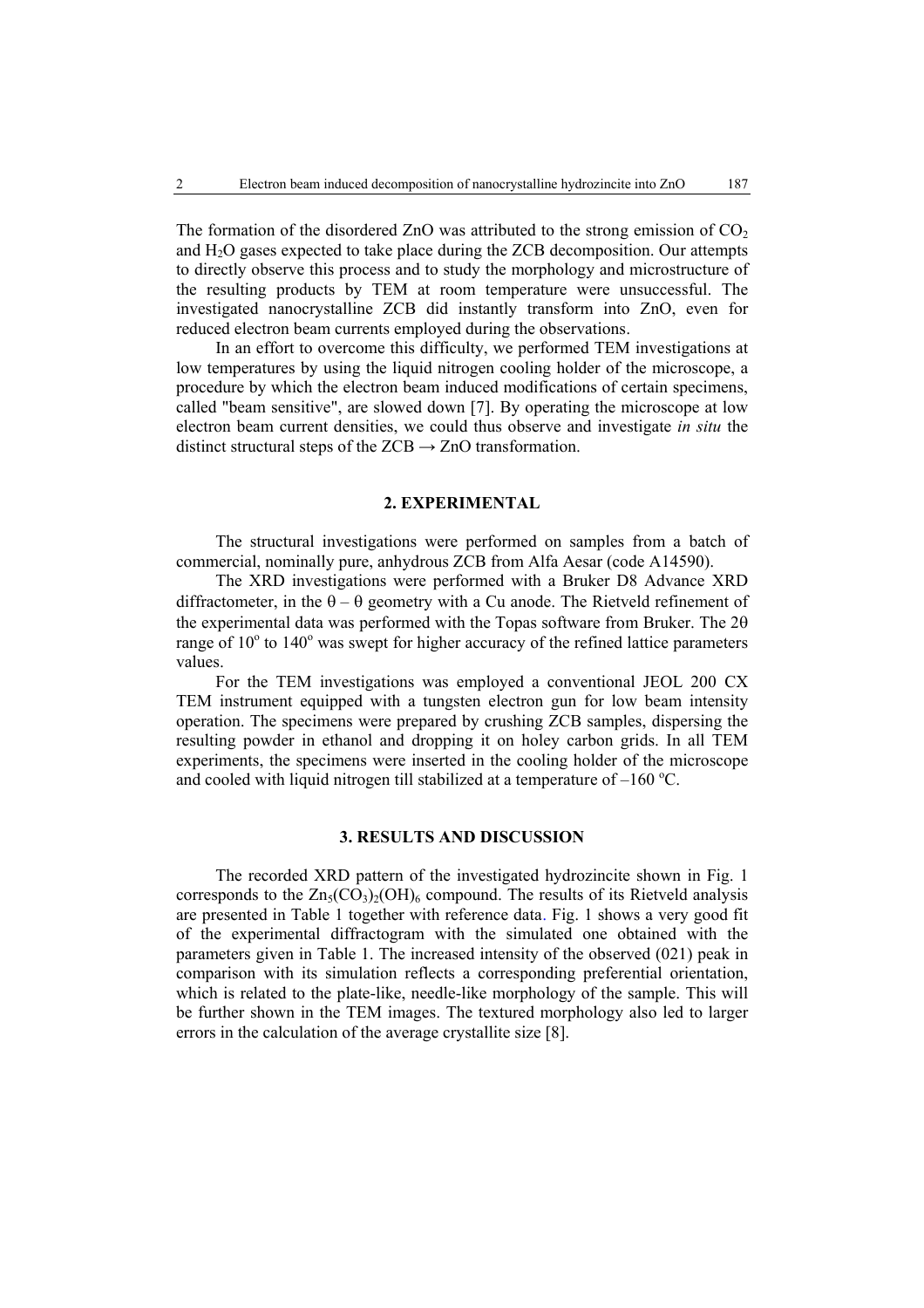

Fig. 1 – The XRD diffractogram of the ZCB and the superposed simulation with parameters from Table 1.

The results of the Rietveld refinement of the XRD patterns from the presently investigated nanocrystalline ZCB batch in comparison with reference data

| Sample                                       | Detected crystalline<br>phase      | Lattice parameters                                                                                     | Average<br>crystallites size<br>(nm) |
|----------------------------------------------|------------------------------------|--------------------------------------------------------------------------------------------------------|--------------------------------------|
| Anhydrous ZCB<br>(Alfa Aesar code<br>A14590) | $Zn_5(CO_3)_2(OH)_6$               | $a = 13.70 \pm 0.04$ Å<br>$b = 6.37 \pm 0.02$ Å<br>$c = 5.38 \pm 0.02$ Å<br>$\beta = 94.8$ ° $\pm$ 0.5 | 19                                   |
| Reference sample<br>ZCB <sup>a</sup>         | $Zn_5(CO_3)$ <sub>2</sub> $(OH)_6$ | $a = 13.58$ Å; $b = 6.28$ Å<br>$c = 5.41$ Å; $\beta = 95.6$ °                                          |                                      |

a JCPD file no.19-1458.

Preliminary TEM investigations at room temperature revealed that, in a certain degree, the high sensitivity of the ZCB sample to the electron beam irradiation was also dependent on the size of ZCB nanocrystals which formed aggregates. According to the electron diffraction (ED) patterns, we found out that agglomerates of larger crystallites are more "stable" in the electron beam. Fig. 2 shows the time sequence of the ED patterns recorded at  $-160^{\circ}$ C, for the same aggregate of large ZCB crystallites, with the microscope operating at a beam current density much lower than in normal TEM illumination conditions. In this way, we were able to suitable lengthen the lapse of time in which the  $ZCB \rightarrow ZnO$ transformation took place and, moreover, to reveal the distinct structural steps in which this transformation occurs. Fig. 2a presents the diffraction pattern recorded in the first 10 sec. of the measurement. It shows that the monoclinic  $Zn_5(CO_3)_2(OH)_6$  structure has not yet been altered. The ED pattern contains spotty diffraction rings, corresponding to a polycrystalline specimen with rather large crystallites (up to a few 100 nm).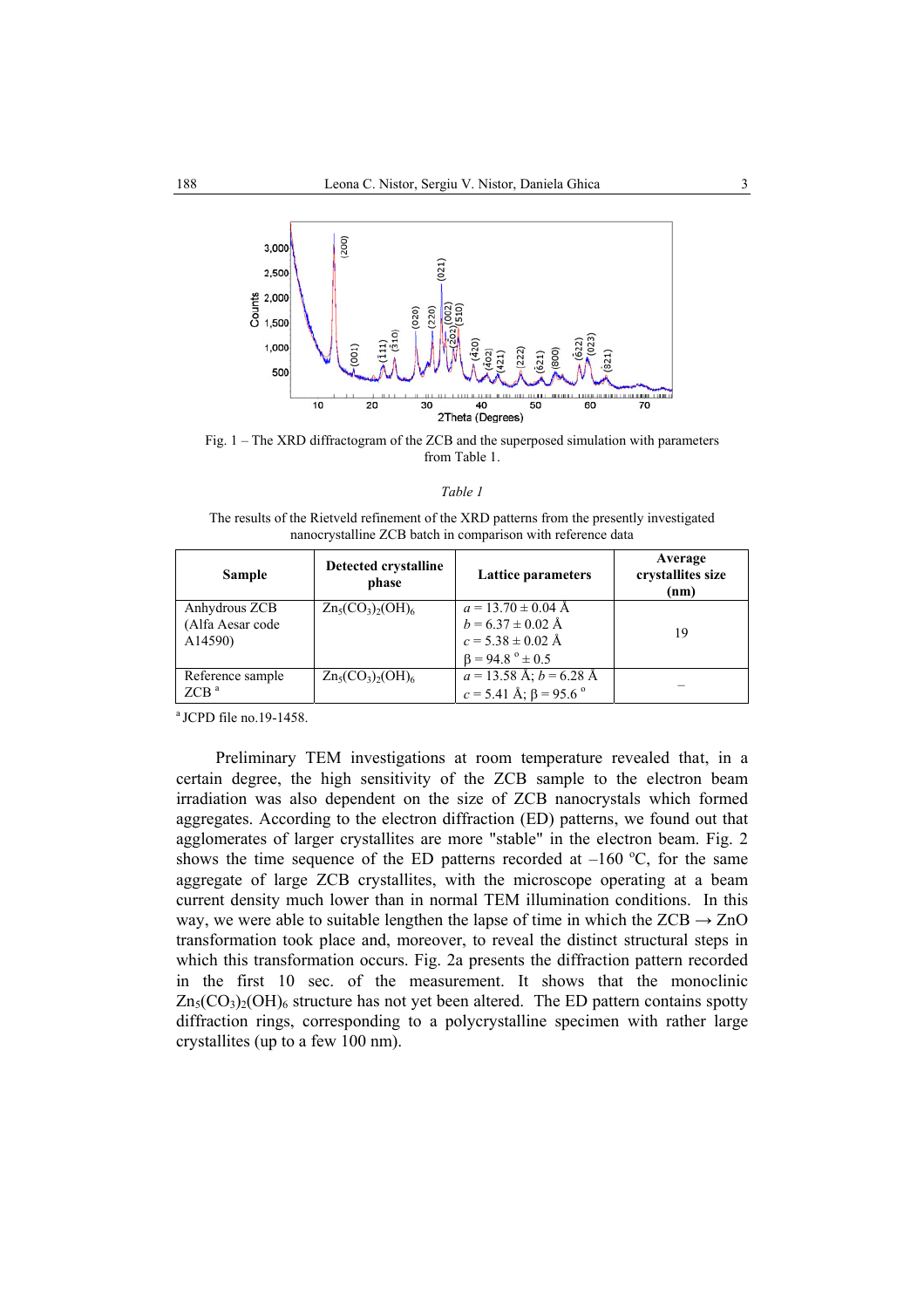

Fig. 2 – Sequence of ED patterns from the same agglomerate of the ZCB specimen exposed to a low current electron beam at  $-160^{\circ}$ C, for different lapses of time, showing the changes in specimen structure during the  $ZCB \rightarrow ZnO$  transformation; white arrow indicates  $ZCB$ , black arrows indicate ZnO: a) 0 min, crystalline ZCB; b) 1 min, collapsed lattice of ZCB; c) 5 min, disordered ZnO and traces of ZCB; d) 10 min, indexed ED pattern of nanocrystalline ZnO.

After 1 min. of exposure to the low current electron beam, the ED pattern (Fig. 2b) shows the collapse and partial amorphization of the specimen structure, with few spots and a diffraction ring (marked with a white arrow) corresponding to hydrozincite. After subjecting the specimen for 5 min. to the electron beam, the recorded electron diffraction pattern (Fig. 2c) reveals the emergence of a disordered ZnO structure, while the residual ring (marked with a white arrow) from the ZCB structure is still present. The diffraction rings corresponding to ZnO are so wide that they overlap into two groups corresponding to the strongest diffraction maxima of the ZnO structure, marked by black arrows in Fig. 2c. About 10 min. of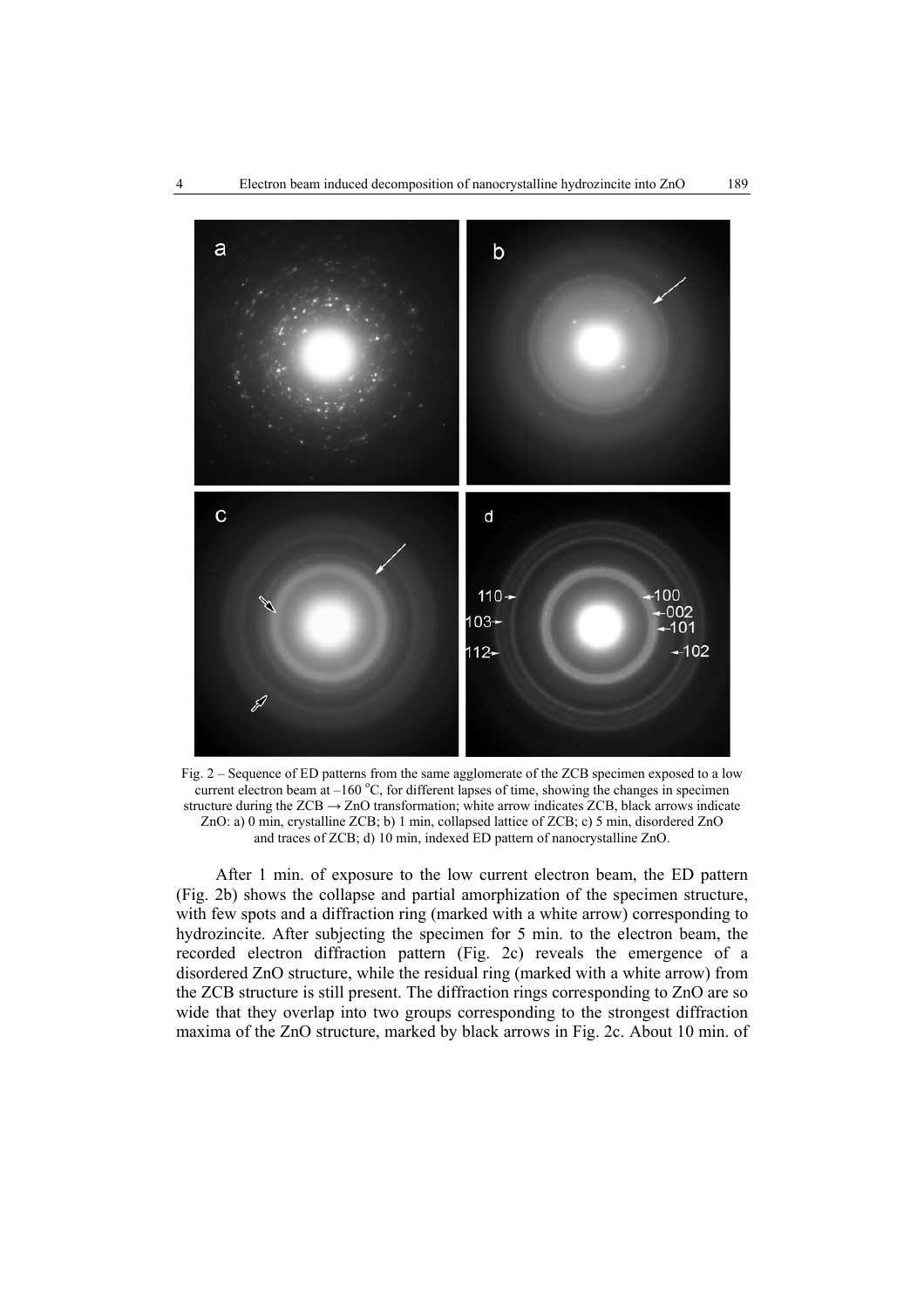exposure to the electron beam in the cooling holder was necessary to complete the transformation of the ZCB phase into a poorly crystallized ZnO phase (Fig. 2d). During the lapse of time of continuous electron irradiation which passed between the recordings of Fig. 2c and Fig. 2d, the crystallization of the newly formed disordered ZnO phase took place. Thus, the two groups of diffraction rings marked by black arrows in Fig. 2c tend to separate in Fig. 2d into distinct diffraction rings, resulting in the following determined values for the interplanar distances  $d_{hkl}$ : 0.28 nm, 0.26 nm and 0.25 nm for the diffraction rings of the first group and 0.16 nm, 0.15 nm and 0.14 nm for the diffraction rings of the second group, respectively. Since the measured *dhkl* values are very close to those given in the JCPD file 89- 137 for the wurtzite structure of ZnO, the diffraction pattern of Fig. 2d could be correspondingly indexed. It is worth mentioning that the diffraction pattern of Fig. 2d still exhibits rather wide diffraction rings, corresponding to very small ZnO nanocrystallites  $(< 5$  nm).

Fig. 3 presents the sequence of TEM images of the same aggregate of crystallites on which the sequence of diffraction patterns of Fig. 2 were recorded. Each TEM image was recorded at a low electron beam current, subsequent to the recording of its corresponding electron diffraction pattern. The TEM images reveal changes in the specimen morphology while subjected to the electron beam in the cooling holder. Fig. 3a presents the characteristic morphology of the ZCB sample consisting of agglomerates of thin plate-like and needle-like crystallites.

After a longer exposure to the low current electron beam, clear changes in the morphology of the investigated ZCB sample were observed. Although the general plate- and needle-like morphology was still recognizable, the collapse of the structure, as revealed in the electron diffraction pattern from Fig. 2b, is also evident in the TEM image of the Fig. 3b. The image is fuzzy, the ZCB plates or needles are crumbled into smaller crystallites (some of 5–6 nm). Pores are formed, accompanied by a slight shrinking of the whole agglomerate, better visible in Fig. 3c which shows the emerging disordered ZnO compound. The morphology modifications are the direct result of a strong mass loss by the intense release of  $CO<sub>2</sub>$  and  $H<sub>2</sub>O$  gases in the vacuum of the microscope column. This process takes an "eruptive" character, observed as a boiling like movement of the sample, also reflected in the blurring of the images taken before the  $ZCB \rightarrow ZnO$  transformation is complete (Figs. 3a and 3b).

Fig. 3d presents the TEM image of the completely transformed specimen at higher magnification, representing to the central part of the previous images. Its corresponding electron diffraction pattern is given in Fig. 2d. It reveals the morphology of the mesoporous, nanocrystalline ZnO phase, which emerged from the decomposition of ZCB phase. The dimensions of the resulted ZnO nanoparticles initially formed in the  $ZCB \rightarrow ZnO$  transformation are in the 1.5 to 2.5 nm range.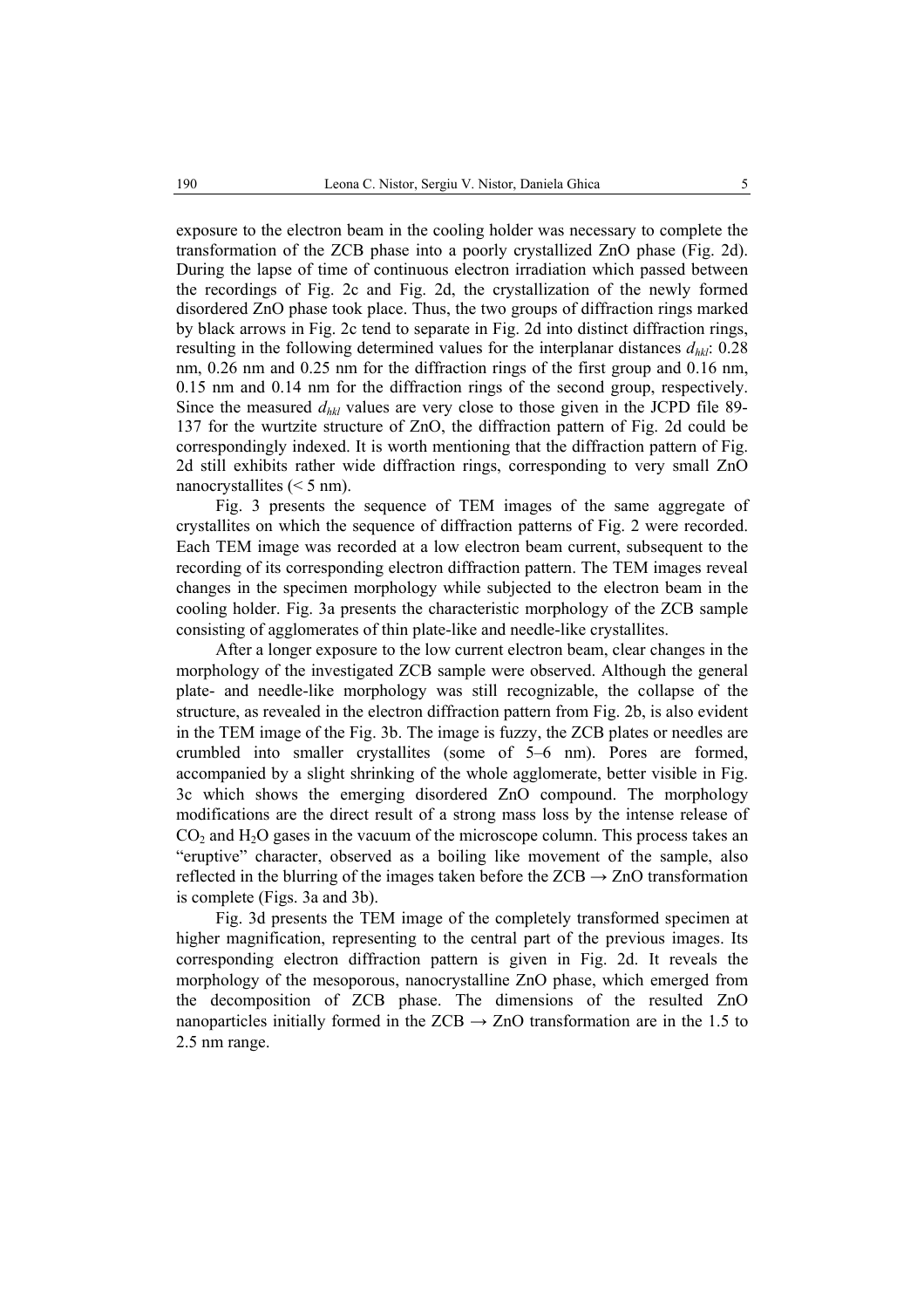

Fig. 3 – Sequence of TEM images corresponding to the ED patterns of Fig. 2, from the same agglomerate of the ZCB specimen exposed to a low current electron beam at  $-160^{\circ}$ C, for different lapses of time: a) 0 min; b) 1 min; c) 5 min; d) 10 min, showing the changes in specimen morphology during the  $ZCB \rightarrow ZnO$  transformation.

## **4. CONCLUSIONS**

We have been able to observe by TEM, on an extended time scale of several minutes, the structural changes related to the decomposition in the electron beam of the nanocrystalline ZCB into ZnO, which in normal, room temperature operation conditions takes place instantly. This has been possible by cooling the sample down to -160 °C and employing a very low electron beam current density during the observations. In these conditions, the transformation of the  $\sim 100$  nm size ZCB nanocrystals into a disordered, quasi-amorphous ZnO phase took place in about 5 minutes, as revealed by the electron diffraction patterns (Figs. 2a–2c). During this time an energetic, eruptive-like degassing process, due to the release of  $H<sub>2</sub>O$  and CO2 gases has been observed, which explains the crumbling of the ZCB lattice in